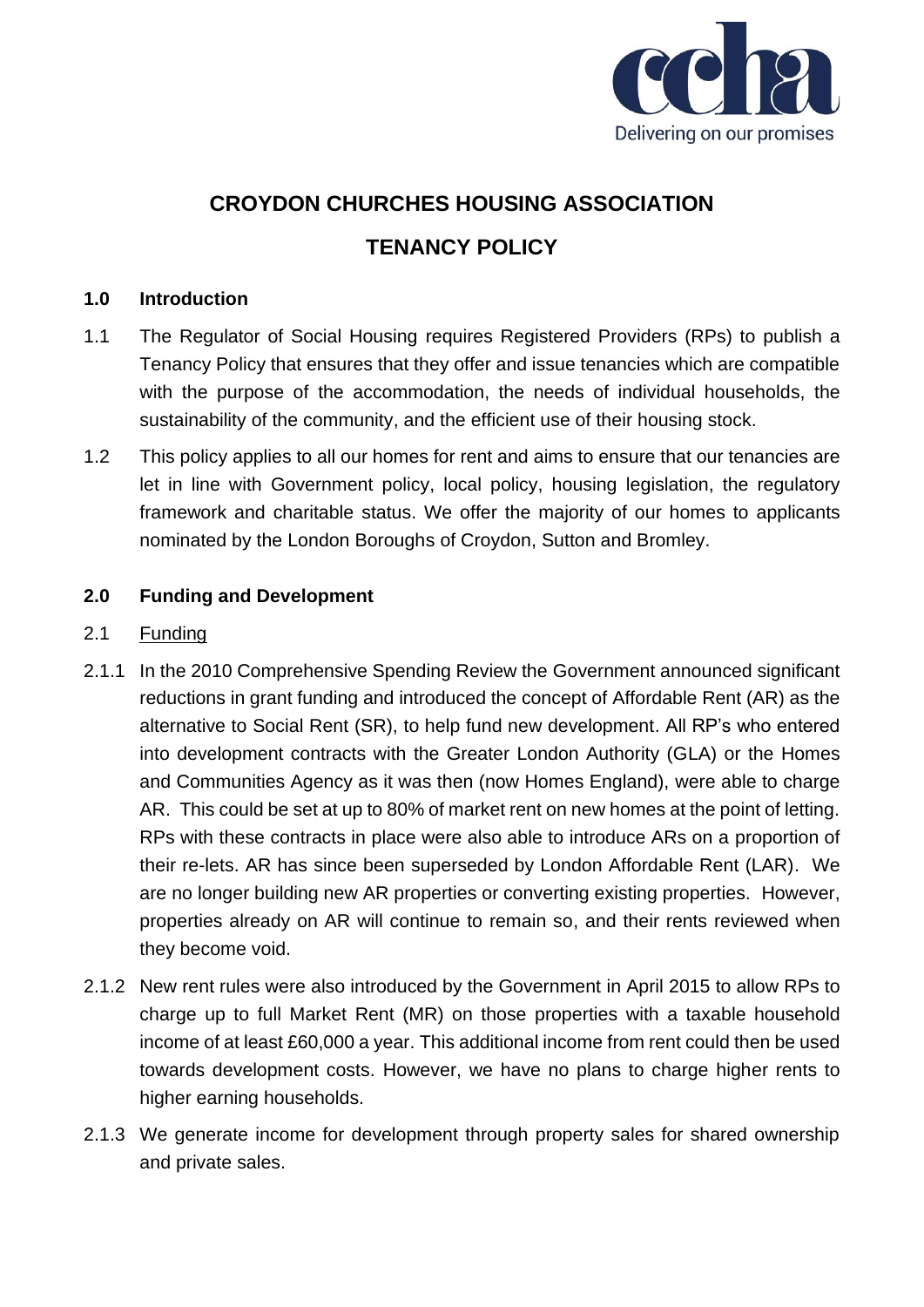2.1.4 Other means of generating funding for development are governed under our finance strategy and have no bearing on the tenancies we offer or how we allocate our properties and therefore are not detailed within this policy.

# 2.2 2016-21 Development Programme

- 2.2.1 Our current Development Strategy 2016-21 reflects the needs outlined in the Mayor of London's new affordable homes programme.
- 2.2.2 This development programme is a mix of London Affordable Rent (LAR), London Living Rent (LLR), London Shared Ownership (LSO) and Market Sales (MS). The current Homes for Londoners guidance require there to be a proportion of all the affordable products to be included in the programme.
- 2.2.3 Under the new business plan ccha 2025, we have a development programme of 50 60 homes per year and are committed to developing more genuinely affordable homes. Our aim is to develop at least 50% of the programme for London Affordable (social) Rented homes. The other 50% will consist of a mix of Market Sales, Shared Ownership and London Living Rent. However, the financial viability of the scheme will dictate the exact tenure mix.

#### **3.0 Policy Objectives**

- 3.1 This policy aims to:
	- Make best use of our housing to meet local housing need.
	- Ensure that our homes are let to, and continue to be let to, those who are unable to meet their housing needs themselves.
	- Ensure that we support new social housing tenants in their first year by using Starter Tenancies for all new general needs and older persons housing in all boroughs, where appropriate, as per our guidelines in section 5.1.2.
	- Provide clear quidance on the appropriate tenancy type for each letting we make.
	- Provide clarity as to when different rents will be charged on a property.
	- Assist our Local Authority partners in best meeting local housing needs, having regard to their tenancy strategies as required under the Localism Act 2011.
	- Support the creation of strong and sustainable communities.
	- Help to tackle problems with under occupation.
	- Prevent any direct or indirect discrimination in the use of tenancies on the grounds of age, colour, ethnic or national origin, nationality, disability, gender/gender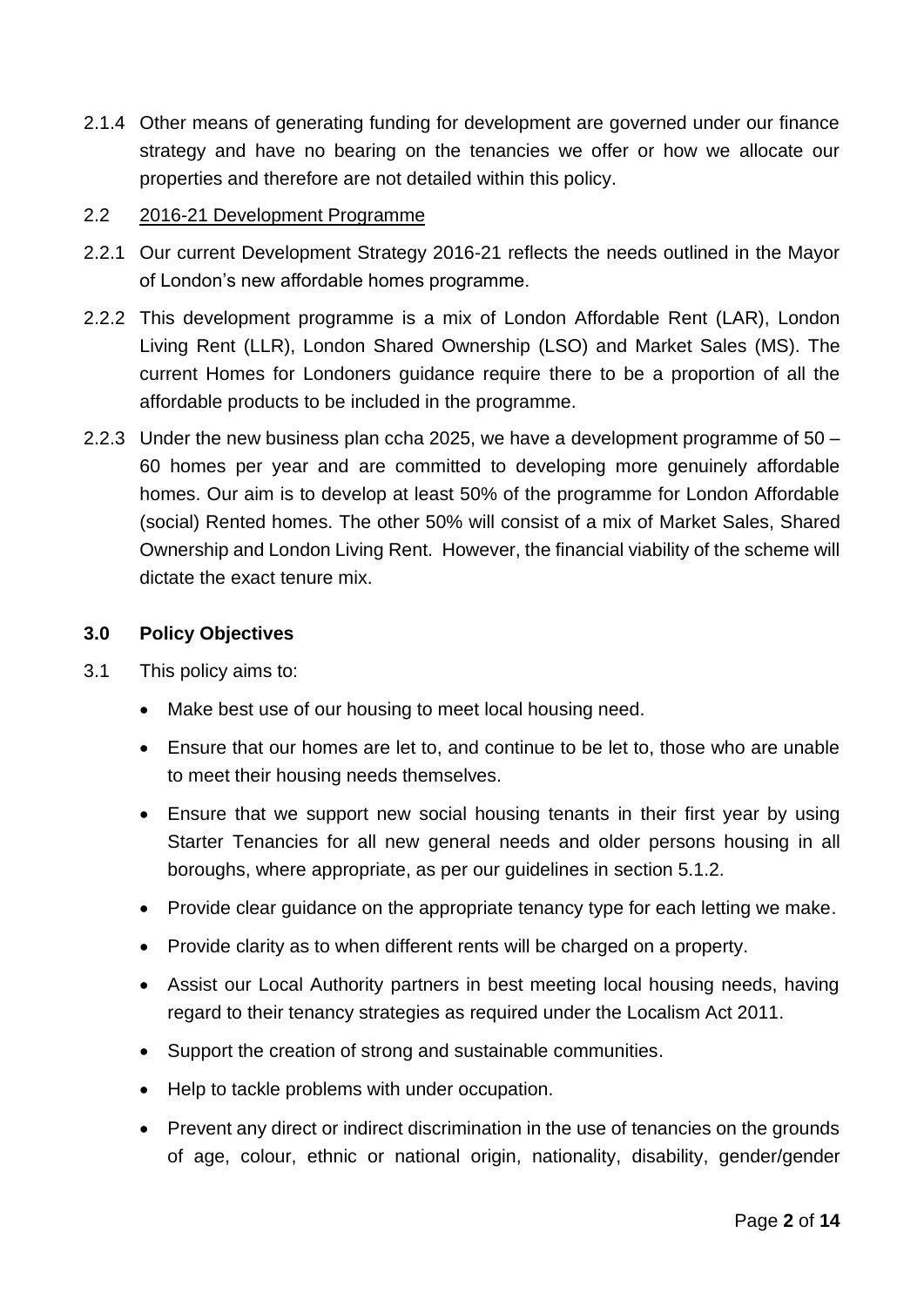assignment, sexual orientation, marriage, civil partnership, pregnancy or a person on maternity or adoption leave, religion or belief.

• Provide a clear appeals process.

# **4.0 Rent Models For Properties**

- 4.1 *London Affordable Rent (LAR)*: These are discounted rents excluding service charges. LAR are capped by benchmarks and are set out each financial year by the GLA. Rents may be increased on an annual basis, in line with our Rent Setting Policy. Rental amount is determined by the number of bedrooms in a property; location is not a determining factor.
- 4.2 *London Living Rent (LLR)*: The LLR is an intermediate affordable housing product with locally specified rents, which is time limited. The GLA has calculated ward-specific rent levels for London Living Rent homes based upon one third of median gross household income for the local borough and includes service charges. These can be found on the London.gov.uk website. The GLA expects that in most cases tenants should be offered the right to buy their current home on Shared Ownership terms, or as an outright Market Sale at any time during the tenancy. If no tenant has taken up that right within 10 years, the provider is expected to sell it to another eligible purchaser either through Shared Ownership or outright Market Sale.
- 4.3 *Social Rent (SR):* In addition to new rent models, ccha will continue to offer SR properties. Social Rents are set using a government formula as set out in paragraphs 2.4 to 2.6 of the government Rent Policy Statement.
- 4.4 *Affordable Rent (AR):* Section 2.1 explains the introduction of AR. This is set at up to 80% of market rent at the point of letting. We have however, made the decision that we will not charge more than the LHA rate for the property. AR includes service charges, except any personal charges (if eligible) which will be charged separately. Please see Appendix 1 for a guide to calculating an AR.
- 4.5 *Fair Rent (FR):* These are no longer used for new tenancies, but we still have some residents on Secure Tenancies who are covered under fair rents. Fair Rents are reregistered every two years by the Valuation Office Agency.

#### **5.0 Tenancy Policy**

# 5.1 **Explanation of Tenancy Types**

As a general principle we will always seek to issue tenancies that give the maximum security of tenure to a tenant. However, there may be restrictions arising from existing nomination agreements, planning consents, title deeds or funding arrangements used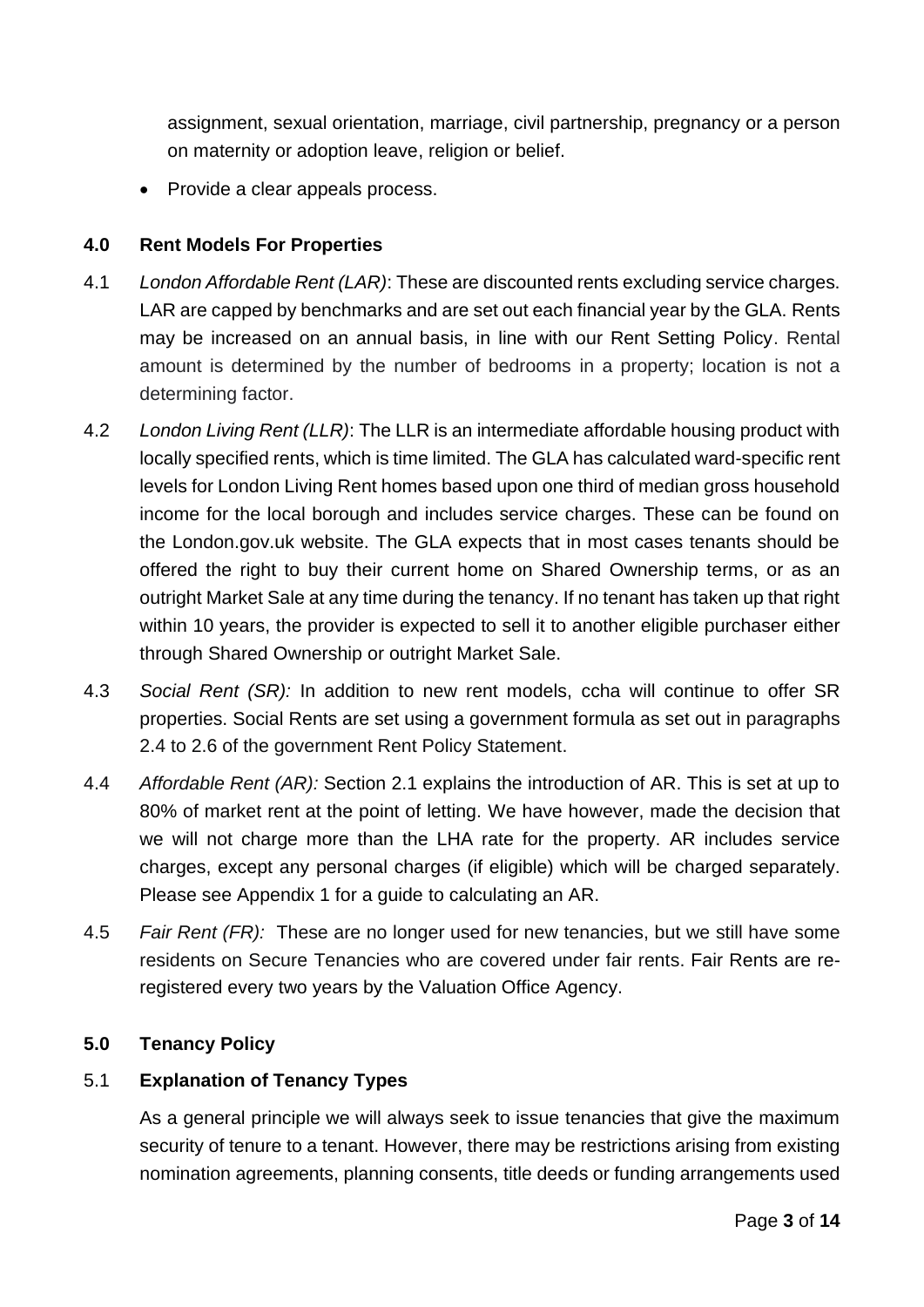to provide the accommodation. In practice we remain committed to providing Assured Tenancies as standard practice, however this is not always appropriate for the type of accommodation or client group. We will select the type of tenancy we will offer to applicants from the following:

#### 5.1.1 License

This is a short-term occupancy agreement granted for up to a period of 1 year with a 28-day notice period except in the cases where an Excluded License is granted. An excluded licence can be ended without any specified notice period and we are not obliged to seek a possession order and can simply change the locks. However, we will not normally give less than 28 days' notice terminating the License except in certain circumstances. This may include but is not limited to; seriously disruptive or violent behaviour that is threatening or endangers the wellbeing of other residents and cases of abandonment. In these situations, we may change the locks to protect staff, other residents and/or the property.

Within supported housing, where there are Houses of Multiple Occupation (HMOs) which have shared main facilities, Licenses will be the form of occupancy agreement used. This is because they are usually used for short term support services of 1-2 years maximum.

#### 5.1.2 Starter Tenancy

This is an Assured Shorthold Tenancy (AST) for an initial period of 12 months.

For general needs and older persons housing we will offer a 12-month Starter Tenancy if the tenant is completely new to social housing, or if their home immediately before rehousing was not a secure form of tenancy (e.g. from private rented sector, homelessness etc.). Following successful assessment of the tenancy conditions having been kept throughout the period of the Starter Tenancy, this would be converted to either an Assured Tenancy or a Fixed Term Tenancy (FTT) of a minimum of 2-5 years (see conditions in 5.1.3 and 5.1.6 below).

If the tenant has not adhered to the conditions of the Starter Tenancy, we have the facility to extend this for a further 6-month period or to end the tenancy by issuing notice. The tenant has the right to ask for a review of any extension that is recommended. See the **Starter Tenancy Procedure**.

#### 5.1.3 Assured Tenancy

This is an agreement that is a life time tenancy and which can only be repossessed on one of the grounds set out in the Housing Act 1988 or by service of a Notice to Quit if the tenant dies, if the tenant stops living at the property and using it as their only or principal home, or if the tenant illegally sub-lets the property.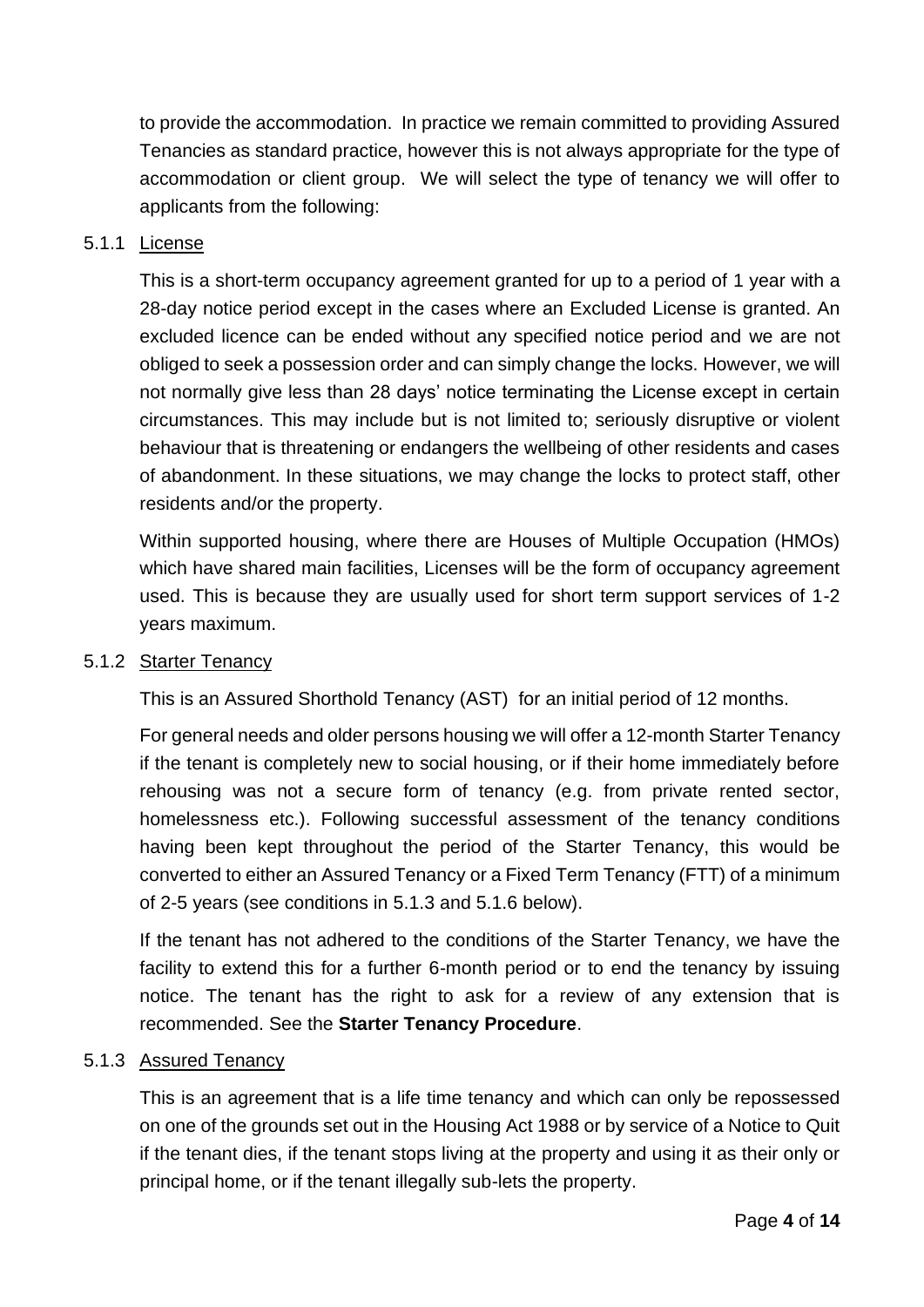These are used within most general needs and older persons housing. If a new tenant has been a tenant in social housing immediately preceding the offer of a property, then they would be issued with an Assured Tenancy from the start of their tenancy.

Existing tenants transferring or succeeding to an existing Assured Tenancy will also be issued with an Assured Tenancy in line with legislation. If a succession is granted on a discretionary basis, we reserve the right to use a Starter Tenancy.

#### 5.1.4 Fixed-Term Assured Shorthold Tenancy (Fixed-Term AST) - London Living Rent

This is a form of Assured Tenancy with limited security of tenure, which was introduced by the Housing Act 1988, and with a widening of its definition made by the Housing Act 1996.

These will be used for LLR intermediate rent tenancies and the tenant shall not be allowed to occupy for a period of more than 10 years (this will include the initial tenancy and any subsequent renewals). The GLA has made it clear in guidance that it does not expect tenants to be required to move for at least 3 years from the start of their tenancy and as such, residents will be given a 3 year Fixed-Term AST which will then automatically convert to a Periodic AST.

# 5.1.5 Periodic Assured Shorthold Tenancy (Periodic AST) – Supported Housing

A Periodic AST rolls on a weekly or monthly basis with no end date. Where this is used in supported housing, we are using a weekly Periodic AST. As with a Fixed Term AST, a Periodic AST has a limited security of tenure.

These are used for some self-contained properties in supported housing. This is to ensure that whilst it is a longer-term service, the overall aim to get the tenant back into non-supported accommodation, is not lost.

# 5.1.6 Fixed Term Tenancy (FTT) of between 2 and 5 years (also known as flexible tenancies)

These were introduced by the Localism Act 2011 as a tool for housing associations to make the best use of their stock. Historically, we have used these on larger properties (3 bedrooms +) and on adapted properties. However, following a review, we have decided that we will no longer be issuing FTTs to new applicants on larger or adapted properties. We will instead use the other tenancy types already described.

For those tenants who are currently on a FTT, we will review each situation on a case by case basis in line with the existing criteria. Where there is still a need for the property they are in, we will convert the tenancy to an Assured Tenancy. Where there is no longer a need for the property they are in, we will seek to find the tenants more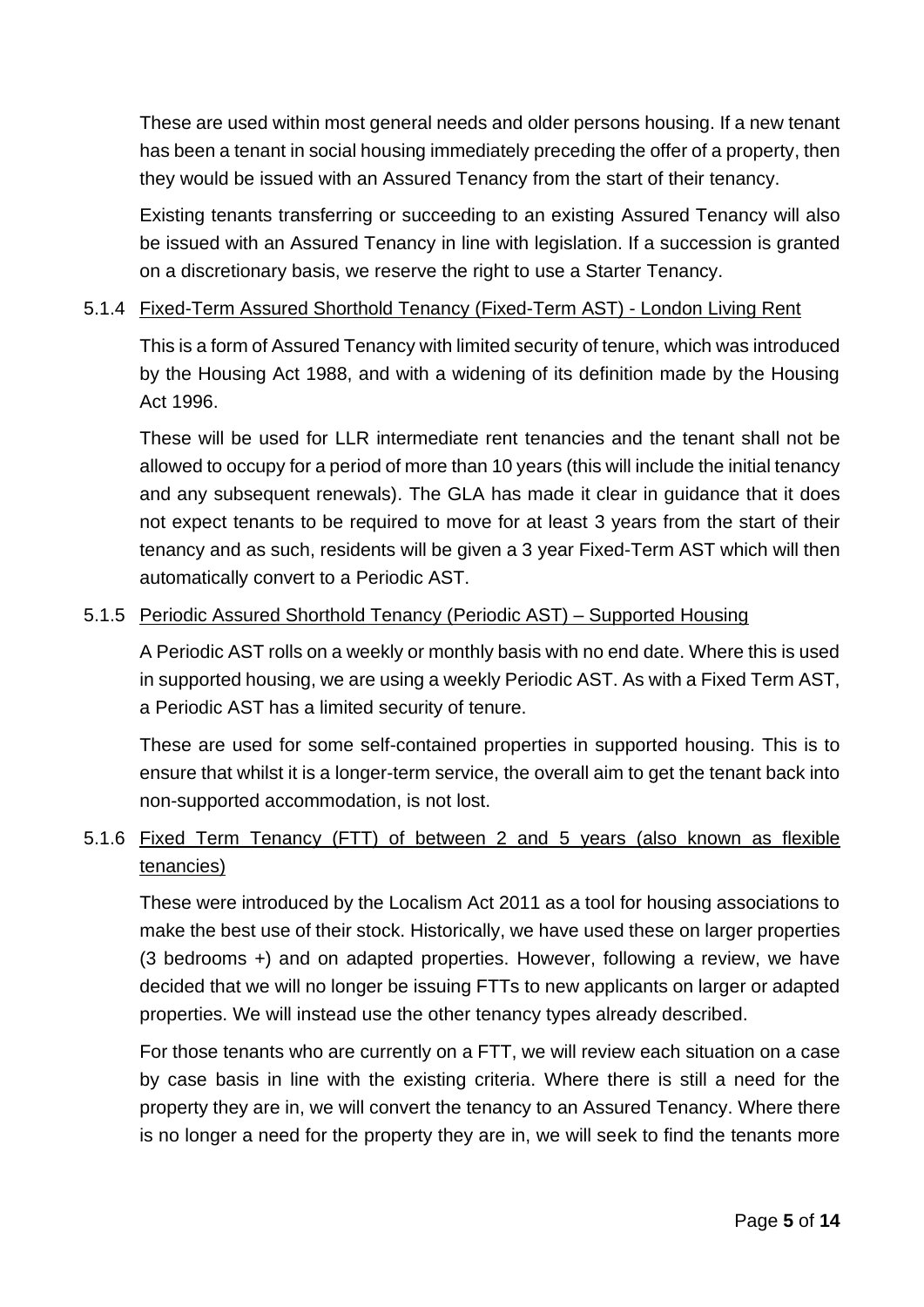appropriate housing. Further information on ending these tenancies is set out in section 5.3.3.

FTTs may also be offered to tenants who do not have indefinite leave to remain in the UK (see 7.2 below).

#### 5.1.7 Secure Tenancy

Secure tenancies were used prior to the introduction of assured tenancies. They are lifetime tenancies and secure residents may have some additional rights. Although we no longer issue secure tenancies, tenants who signed up prior to 1989 may have a secure tenancy.

#### 5.2 **Rents by Tenancy and Property Type**

#### 5.2.1 Licences

Anyone allocated this tenure type will pay SR. This is with the exception of residents who are temporarily decanted and granted a licence agreement for the property they are decanted to. In these instances, we will act in accordance with our **Decant Procedure**.

#### 5.2.2 Assured Tenancies

New tenants allocated this tenancy will pay:

- Affordable Rent, where the allocated property was previously allocated or converted to this rent model. There are no new conversions to Affordable Rent.
- Social Rent on existing properties which have remained on this rent model.
- Social Rent on older persons properties.
- London Affordable Rent for newly built general needs properties funded under the 2016-21 development program.

#### 5.2.3 Fixed-Term Assured Shorthold Tenancy (Fixed-Term AST) – London Living Rent

New tenants allocated this tenancy will pay LLR for those newly built intermediate rented properties funded under the 2016-21 programme.

5.2.4 Periodic Assured Shorthold Tenancy (Periodic AST) – Supported Housing New tenants allocated this tenancy will pay SR.

#### 5.2.5 Fixed Term Tenancies of between 2 and 5 years

Tenants allocated this tenancy will pay AR, LAR or SR as determined by 5.2.2 above.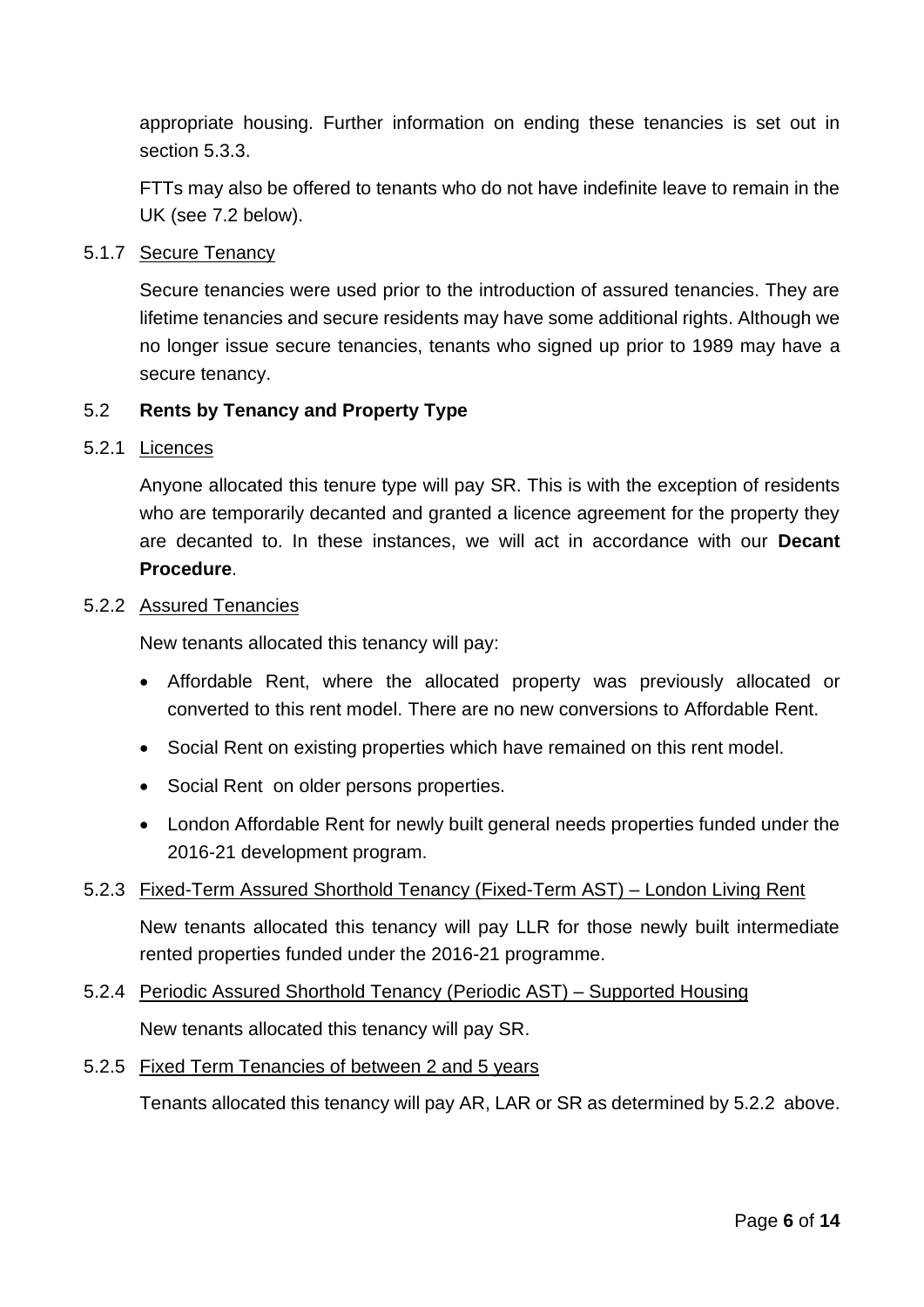# 5.3 **Criteria for ending a non-assured Tenancy**

#### 5.3.1 Starter Tenancy or Periodic AST

Under the Starter Tenancy procedure, at the end of the period there is the option to end the tenancy or convert to an Assured Tenancy or FTT if the tenant has maintained the conditions of the tenancy agreement throughout the period. See **Starter Tenancy Procedure**.

During the time the tenancy is a Starter Tenancy or for a Periodic AST, we may end the tenancy by obtaining a Court Order for Possession of the property on the basis of proceedings under Section 21 Housing Act 1988. When relying on Section 21 Housing Act 1988, we must give the tenant not less than two months' notice. We do not need to rely on a ground for possession when we do this. Any Possession Order obtained on this basis cannot take effect any earlier than 6 months from the start of the tenancy. Alternatively, during the first 6 months and throughout the period of the Starter Tenancy we are also able to seek possession on the Grounds set out in Schedule 2 of the Housing Act 1988 or any future legislation.

#### 5.3.2 Fixed Term AST – London Living Rent

During the fixed term period, the tenancy cannot be ended using a Section 21. A Section 21 notice can still be issued, but the date on the notice must be no earlier than the end of the fixed term period. We may seek possession of the property during the fixed term period if there is a reason to do so, such as rent arrears or a breach of tenancy. In such cases, we would seek possession via grounds set out in Schedule 2 Housing Act 1988 (as amended) or any future legislative changes or enactments. If a resident gets to the end of the 10-year period and the property has not been purchased, we will also seek to end the tenancy at this point.

After the expiry of the fixed term, the tenancy becomes a Periodic AST and can be ended as set out in section 5.3.1.

#### 5.3.3 Fixed Term Tenancies - (Flexible Tenancies)

Where a FTT is used, at the start of the final year of its term, the tenant's circumstances will be reviewed. This is to assess whether they still need the size and type of accommodation that they are occupying. If the needs are the same, we will issue an Assured Tenancy. If the housing need has changed but they are still entitled to housing, we will seek to rehouse the tenant in more appropriate accommodation. The review would be against the following criteria: :

• The household is under occupying by more than one bedroom, in accordance with our **Allocations and Lettings Policy**.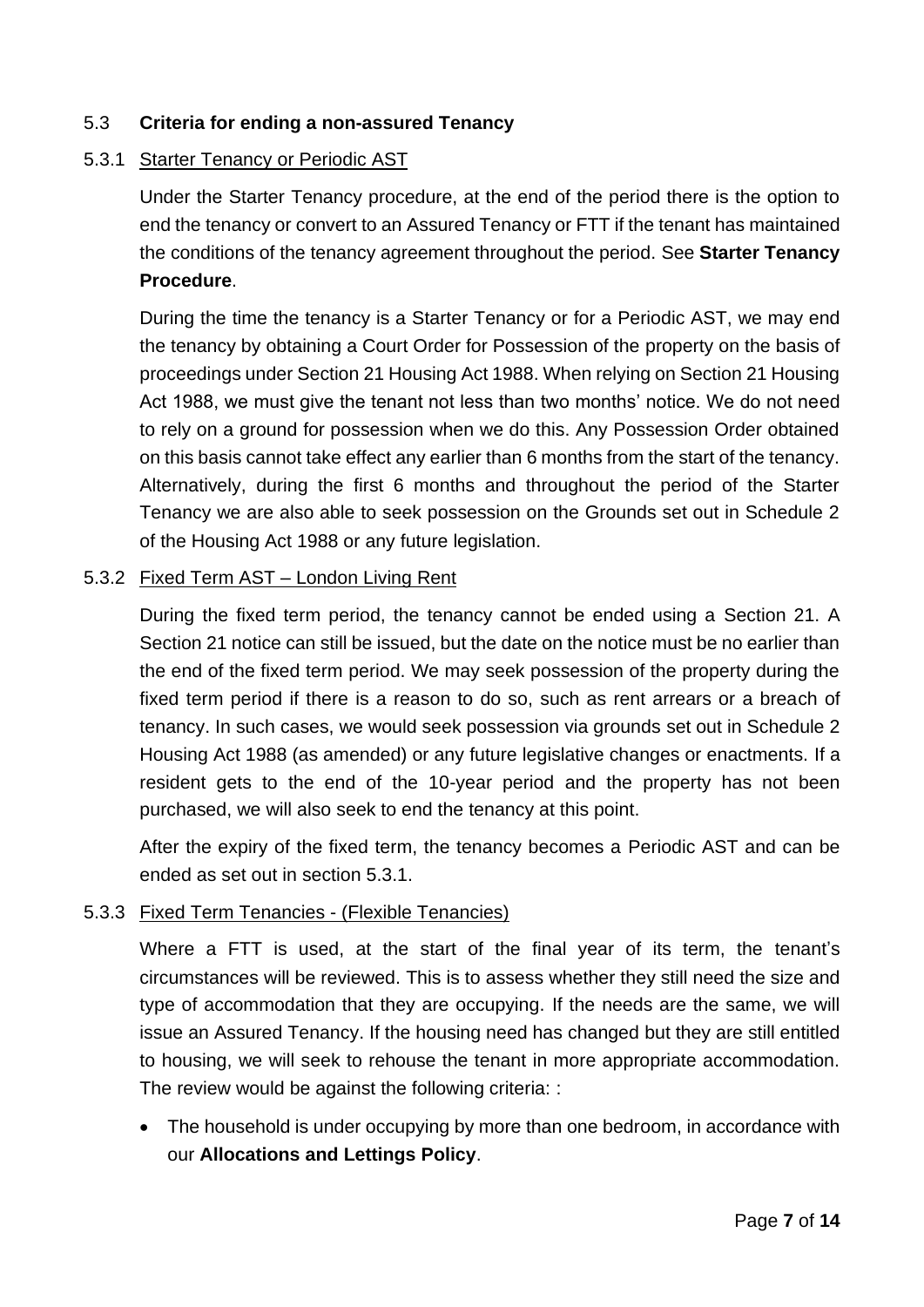- The tenant can no longer demonstrate a genuine housing need e.g. where they own alternative accommodation.
- The tenant or any successor or member of the household no longer requires wheelchair accessible or a mobility property.
- A valid possession order is already held.
- The tenant will no longer have leave to remain in the UK.

If any of the above conditions apply, then we may seek to end the tenancy by providing the required statutory notices and take possession of the property. Should a decision be made not to issue an assured tenancy, ccha's Leadership Team will be notified prior to the end of the tenancy.

The tenant must be informed of the decision to extend or end the tenancy a minimum of 6 months before the anniversary date.

# 5.4 **Dealing with breaches in Fixed Term Tenancies**

Arrangements for ending a Fixed-Term Tenancy are fundamentally different from those for ending a periodic tenancy. A FTT can be ended before the expiry in four different ways; a) Surrender; b) Court Order; c) Abandonment, and d) Implied Surrender. A FTT can also be ended by serving a Section 21 notice expiring at the end of the fixed term.

For a court order to end a FTT, a valid ground for possession needs to be made. Serious tenancy breaches occurring during the term of the tenancy will be dealt with according to ccha's normal tenancy enforcement policies and procedures for:

- Serious and/or persistent breaches of tenancy conditions.
- Serious rent arrears or persistent failure to pay rent on time.
- Serious or persistent anti-social behaviour (ASB).
- Using the home for illegal and immoral purposes.
- Allowing the home to fall into disrepair through neglect, waste, or default.
- Illegal occupation.

Where tenants have committed a minor breach of tenancy, they must fix the breach before we will give a new tenancy. A minor breach could include, but is not limited to:

- Minor arrears (anything up to six weeks rent at which point a notice would be served).
- Any damage they have caused.
- Outstanding repairs the tenant is responsible for.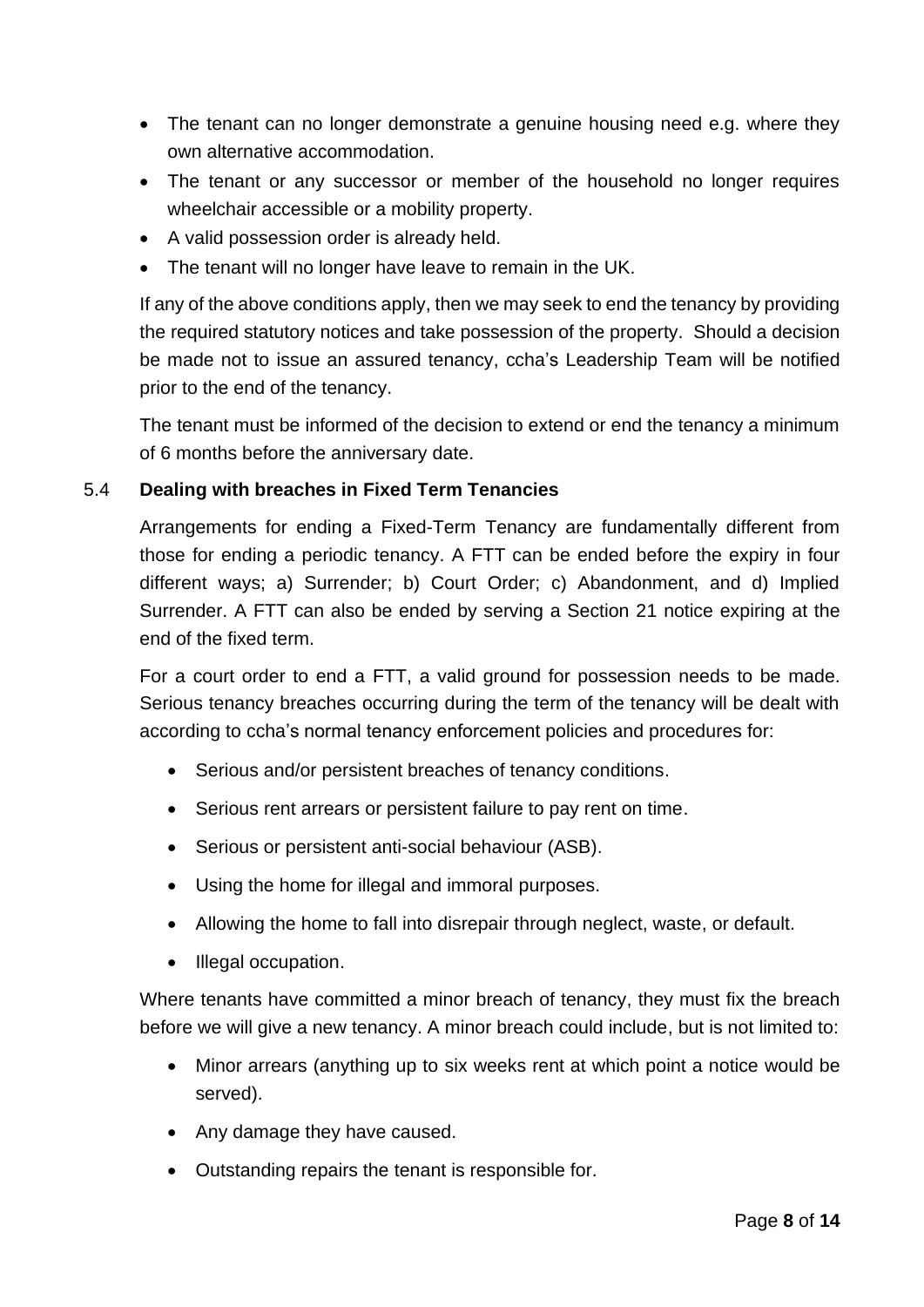- Unauthorised alterations.
- Low level ASB (defined at discretion of Operations Manager).

In this situation it is open to the Operations Manager to give a new tenancy or, in the case of a Starter Tenancy, extend the Starter Tenancy. Alternatively, where there is a minor breach of tenancy, the Operations Manager may take into consideration all factors and decide to end the tenancy.

# 5.5 **Supporting tenants at the end of Fixed Term Tenancies**

Where it has been decided to end a FTT due to a change in housing need and through no fault of the residents, we will provide advice and assistance about potential options prior to any notices being served. Where there is still a need and entitlement to housing, we will offer the tenant at least 2 suitable alternative properties, which may include smaller flats or older persons accommodation where appropriate. We will also work closely with the household to make sure they take advantage of any opportunities where appropriate, through transfer, mutual exchange, registering for choice-based lettings (Sutton) or applying to go on the housing register (Croydon) or any other moving or mobility schemes available.

Any tenants whose tenancy is being ended for any of the reasons set out in section 5.3.3 or 5.4 would be referred to the Local Authority Housing Options and Advice Service (which includes the Homeless Persons Unit) and other external agencies such as the Citizens Advice Bureau, and independent housing advice services. They will also be offered welfare and money advice by our Income Team.

# 5.6 **Rights of Tenants**

Our responsibilities as a landlord, and tenants' rights and obligations are set out in our tenancy agreements and we will not refuse reasonable requests where tenants must get permission to use these rights.

Before the start of any tenancy the following will be explained to the tenant:

- The terms and conditions of their tenancy, including their rights and responsibilities.
- The process for renewing/ending their tenancy where applicable.
- How their tenancy could be ended.
- The support that will be provided if we decide not to renew their tenancy at the end of the term.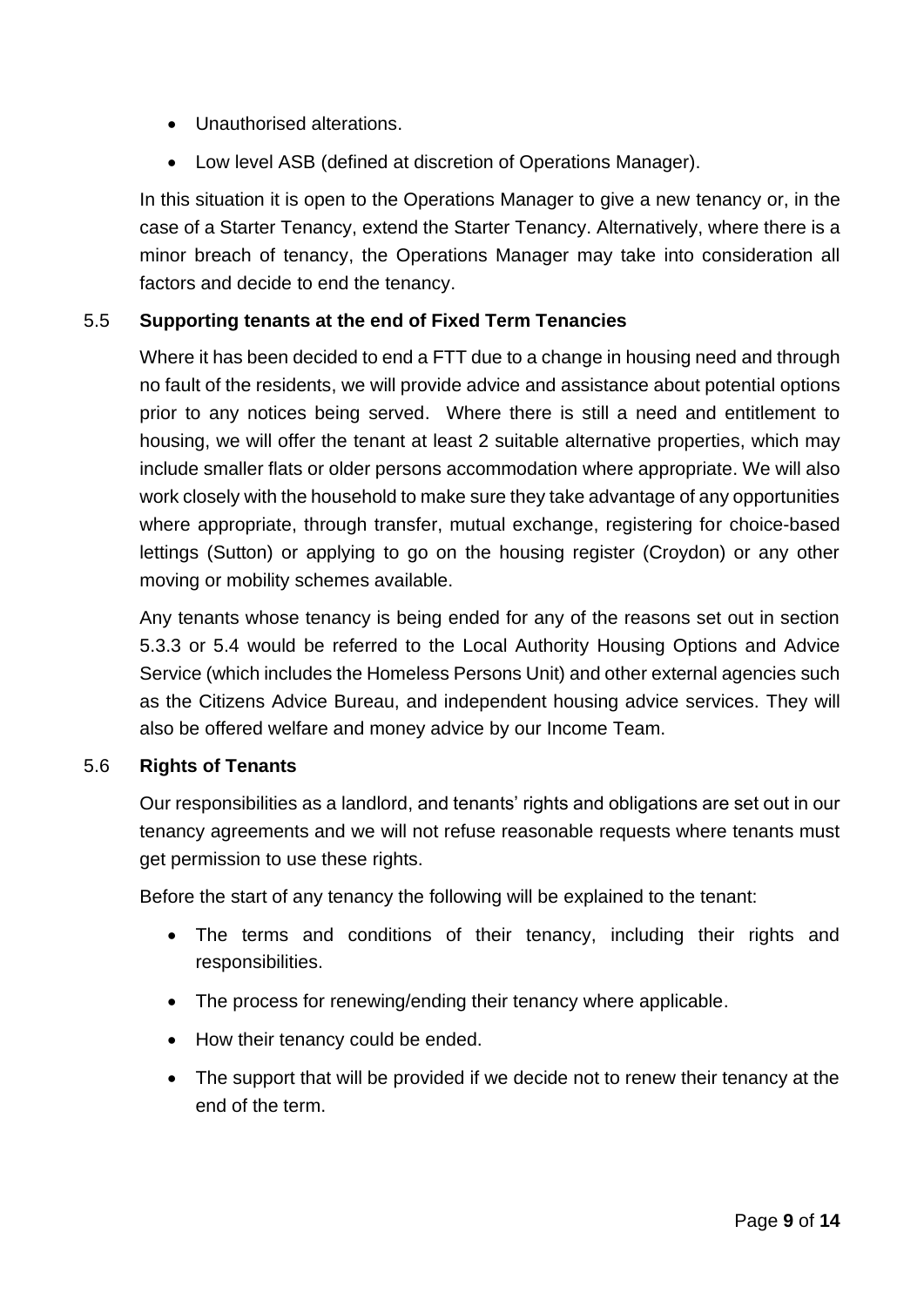#### **6.0 Transferring Tenants**

- 6.1 Where an existing tenant transfers from one of our properties to another and their tenancy started on or before the Localism Act 2011 was introduced, they will be offered the same level of security as their existing tenancy although the rent charged may be different (i.e. if the property they are transferring to is AR).
- 6.2 For tenants with tenancies starting after the day of the Localism Act 2011, the tenancy would be offered in accordance with section 5.1 and 5.2 of this policy.
- 6.3 For tenants moving under the Mutual Exchange Policy where the tenancy started on or before the Localism Act 2011 was introduced, the tenant will retain the same level of security as their existing tenancy.
- 6.4 For tenants moving under the Mutual Exchange Policy where the tenancy started after the Localism Act 2011 was introduced the tenant would be offered a tenancy in accordance with section 5.1 and 5.2 of this policy.
- 6.5 For tenants with a Secure Tenancy transferring to one of our properties, the tenant would be offered a tenancy in accordance with section 5.1 and 5.2 of this policy.
- 6.6 See the **Transfer and Mutual Exchange Procedure** and **Succession and Assignment Procedure** for more details.

#### **7.0 Eligibility**

- 7.1 We will only offer a tenancy to those who can provide evidence to confirm they have UK or qualifying EU citizenship (based on the current and future arrangements as agreed under BREXIT); they have been granted indefinite or limited leave to remain in the UK; or they have applied for an extension of their leave to remain if it has expired.
- 7.2 We will not offer an Assured Tenancy to an applicant who has been granted limited leave to remain in the UK, or who cannot provide evidence to confirm that they have applied for an extension of their leave to remain in the UK if it has expired. We will instead offer a Starter Tenancy initially. This is to ensure that we are able to confirm leave to remain is extended and the resident has the right to rent. An Assured Tenancy will be granted if the tenant is granted indefinite leave to remain. If they still have the right to rent after the Starter Tenancy period but do not have indefinite leave to remain then we will issue a Fixed Term Tenancy to allow us to monitor their status and ensure we are complying with government legislation.

#### **8.0 Equality and Diversity**

8.1 We will use profiling data to monitor the use of different tenure types and the ending of tenancies. This is to ensure that there is no direct, indirect or inadvertent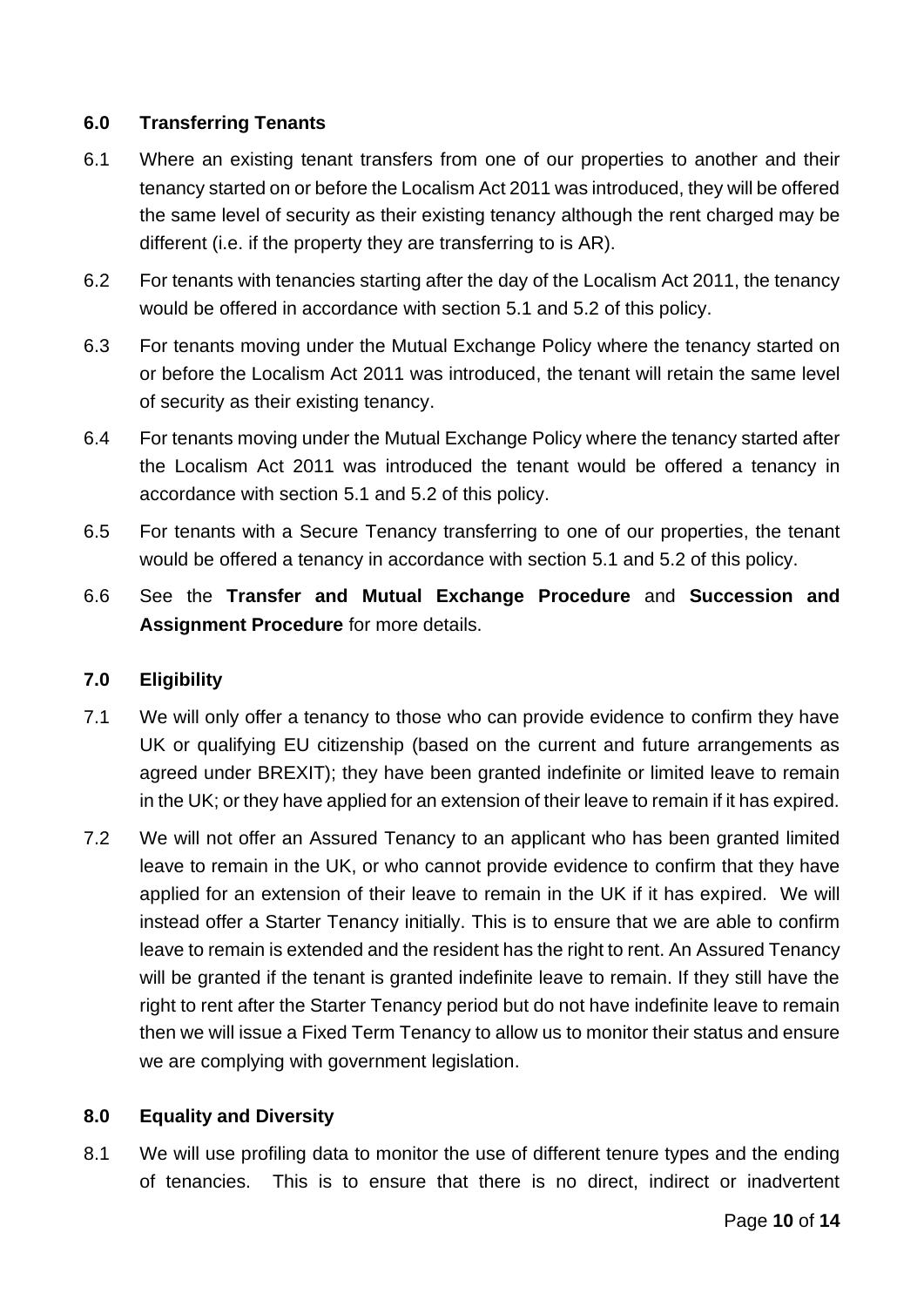discrimination occurring on grounds of age, colour, ethnic or national origin, disability, gender/gender reassignment, sexual orientation, religion or belief.

8.2 We support tenancy sustainment through targeted support, including work and skills training, welfare and money advice and effective tenancy management, and take all reasonable steps to prevent unnecessary eviction. See the **Income Recovery Policy, Anti-Social Behaviour Policy**, **Community Investment Strategy** and **Neighbourhood Policy** for more information.

#### **9.0 Appeals Process**

- 9.1 A tenant has the right to Appeal certain decisions to end a tenancy, for example if a starter tenancy is being ended by service of a Section 21 notice or if a minded to notice has been served in respect of a Fixed Term Tenancy. Regarding Fixed Term Tenancies, tenants may also Appeal if they do not feel the length of the tenancy is appropriate and/or they don't believe this type of tenancy should have been granted. There is no right to appeal a decision to end a tenancy where the tenant has been served with a Section 8 Notice Seeking Possession.
- 9.2 The tenant will be informed in writing if they have a right to Appeal. Appeals must be put in writing either by e-mail, letter or dictated over the phone to a member of staff within 28 days of the notified decision. Information on appeals will be given to residents at the beginning of their tenancy and/ or when a tenancy is being ended. A Director, who has had no previous involvement in the case, will review the appeal and make a decision within 10 working days. As part of the appeals process, the Director reviewing the appeal will consider the following:
	- All relevant information pertaining to the case.
	- If policies and procedures were correctly implemented and adhered to.
	- If legislation was correctly followed.
	- If the decision taken was reasonable and proportionate.
- 9.3 If a tenant is still dissatisfied, they can refer the matter to the Housing Ombudsman.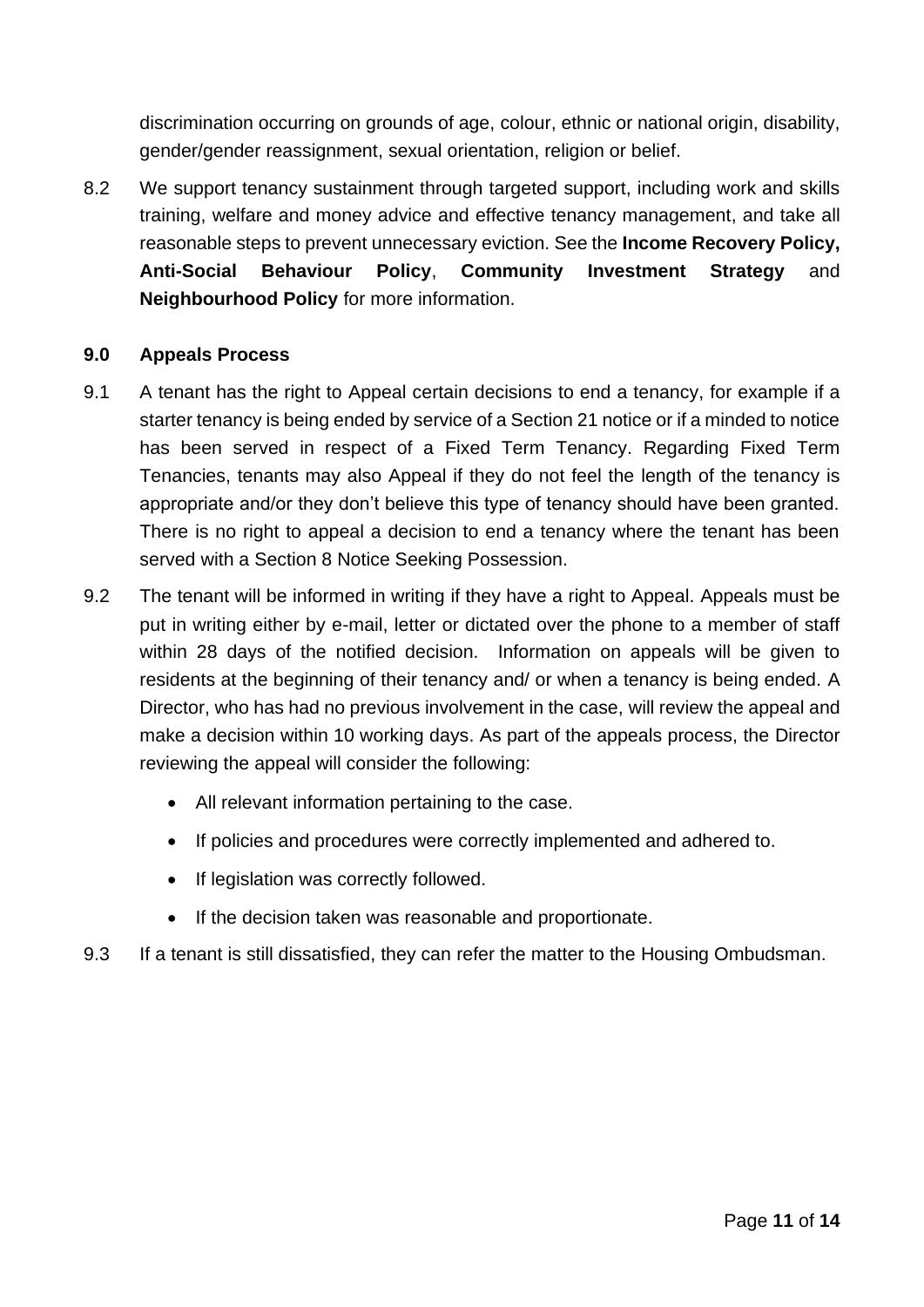| <b>Version History</b>                                      |                               |  |
|-------------------------------------------------------------|-------------------------------|--|
| <b>Policy name</b>                                          | <b>Tenancy Policy</b>         |  |
| <b>Version code</b>                                         | 1.0                           |  |
| <b>Lead Officer</b>                                         | <b>Director of Operations</b> |  |
| <b>Equality Impact Assessment</b>                           | January 2021                  |  |
| <b>Tenant Consultation</b>                                  | October - November 2020       |  |
| <b>Colleague and Local Authority</b><br><b>Consultation</b> | September 2020 - January 2021 |  |
| Date of Issue                                               | February 2021                 |  |
| <b>Review Date</b>                                          | February 2024                 |  |
| Policies and procedures replaced                            | <b>Tenancy Policy 2017</b>    |  |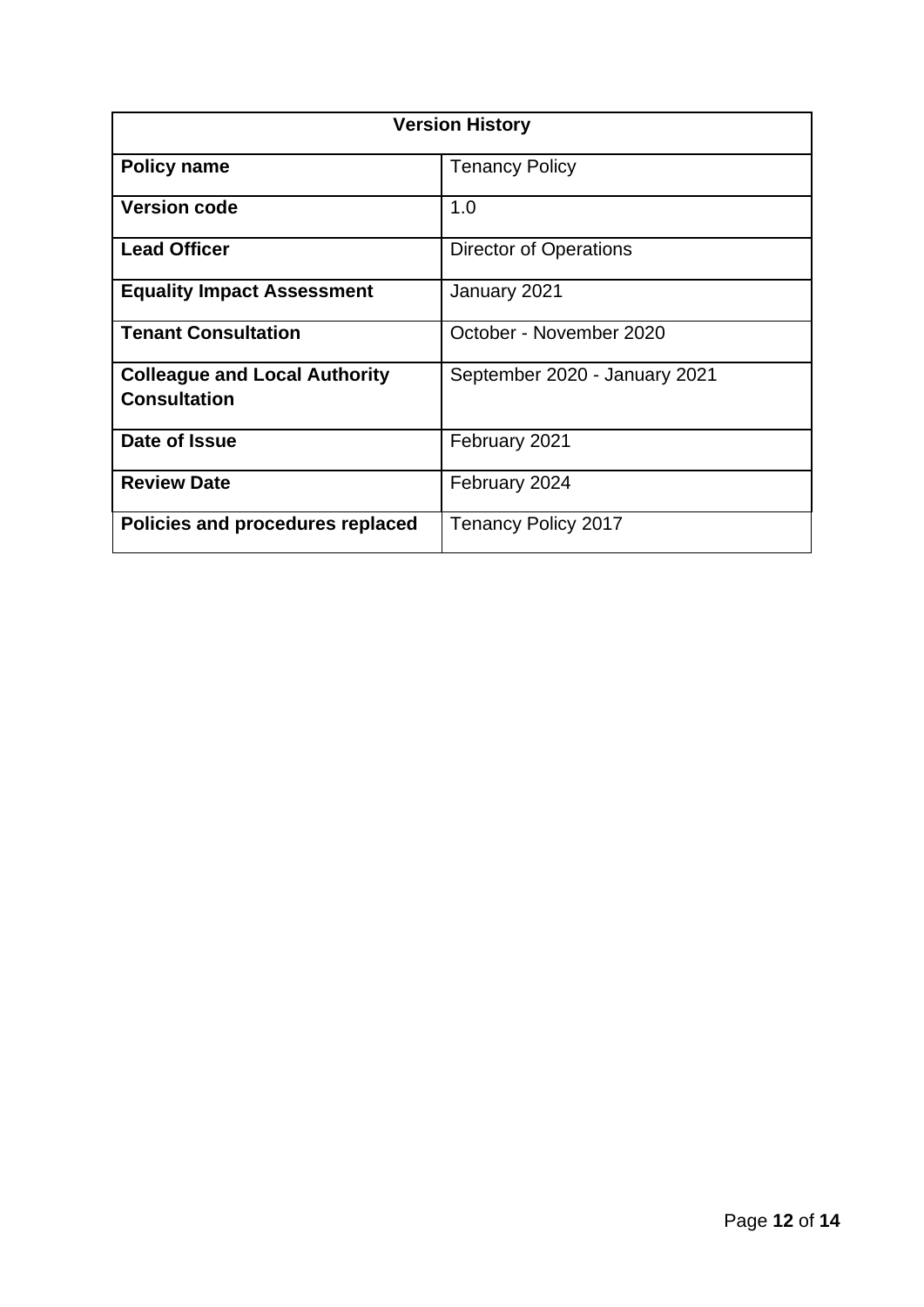# **Appendix 1 - How to calculate an Affordable Rent**

1. To find an Affordable Rent first go to the website below.

<https://www.london.gov.uk/what-we-do/housing-and-land/renting/london-rents-map>

2. Then enter the postcode and bedroom size required and click search.

|              | <b>MAYOR OF LONDON</b><br><b>LONDONASSEMBLY</b><br>Q<br>Search                                                                                                                                                                                                                                            |  |  |  |
|--------------|-----------------------------------------------------------------------------------------------------------------------------------------------------------------------------------------------------------------------------------------------------------------------------------------------------------|--|--|--|
|              | ?<br>What we do<br><b>Get involved</b><br><b>About us</b><br><b>Media centre</b><br>In my area                                                                                                                                                                                                            |  |  |  |
|              |                                                                                                                                                                                                                                                                                                           |  |  |  |
|              | <b>London Rents map</b>                                                                                                                                                                                                                                                                                   |  |  |  |
|              | The London Rents Map shows average private sector rents for different types of home across London. Search the Rents Map by entering a location and<br>a property type in the box below.                                                                                                                   |  |  |  |
|              | The data on average rents is given at postcode district level (SW19 or E7, for example), and is based on a sample covering the last 12 months (up to the<br>date shown in the last update box) so does not fully reflect the most recent short-term trends in the market.                                 |  |  |  |
| <b>Enter</b> | We are grateful to the Valuation Office Agency (VOA) for providing the data on private rents used to produce the London Rents Map.                                                                                                                                                                        |  |  |  |
| Postcode     | The map is updated monthly and the latest data is for the year to November 2015.<br>Map<br>Use dropdown<br>Definitions and methodology<br>for room size<br>Tell us what you think<br>1ap<br><b>POTTERS BAR</b><br>BBEY<br>Elsex<br><b>L'nter a location:</b><br><b>BOREHAMW</b><br><b>ENEIEUD</b><br>BARI |  |  |  |
|              | <b>BRENTWOOD</b><br><b>Property type:</b><br>CHIGWELL<br><b>MARE</b><br>$\overline{\phantom{a}}$<br>Room<br><b>Map opacity</b><br>RNCHURCH<br>Search<br>Thurrock<br><b>HAYES</b>                                                                                                                          |  |  |  |
|              |                                                                                                                                                                                                                                                                                                           |  |  |  |